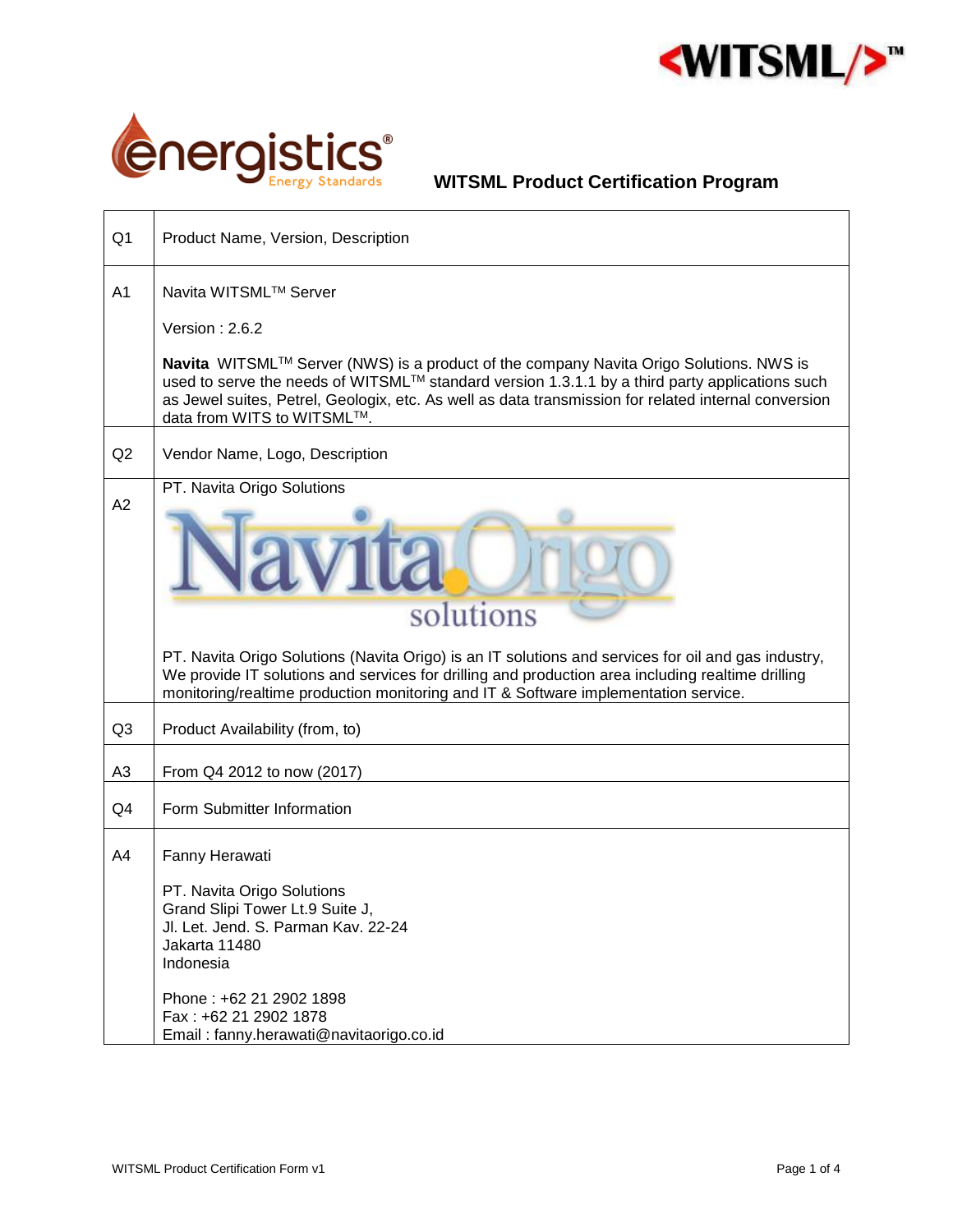| Q <sub>5</sub> | WITSML Functional Coverage. This is described in light of definitions provided directly on the form<br>of functions of Client products as producers and/or consumers, of Server products as Receiving,<br>Delivering, and/or Managing Servers. Functionality is summarized by checking which of sixteen<br>overall functions are exhibited by the product.                                                                                      |  |
|----------------|-------------------------------------------------------------------------------------------------------------------------------------------------------------------------------------------------------------------------------------------------------------------------------------------------------------------------------------------------------------------------------------------------------------------------------------------------|--|
| A <sub>5</sub> | Check all that apply. Explain limitations and/or special circumstances in the Comments area.                                                                                                                                                                                                                                                                                                                                                    |  |
|                | Notes:                                                                                                                                                                                                                                                                                                                                                                                                                                          |  |
|                | Functional coverage is organized according to five kinds of product functionality with<br>$\bullet$<br>respect to the WITSML Standards: two kinds of client functions and three kinds of server<br>functions.                                                                                                                                                                                                                                   |  |
|                | A product may exhibit multiple kinds of functionality.<br>$\bullet$                                                                                                                                                                                                                                                                                                                                                                             |  |
|                | The terms client and server are used here exclusively with respect to the WITSML Server<br>$\bullet$<br>API interfaces. Clients issue requests to servers. Servers receive and respond to requests<br>from clients.                                                                                                                                                                                                                             |  |
|                | Behaviors for products that do not use the WITSML Server API are classified in an<br>$\bullet$<br>analogous manner.                                                                                                                                                                                                                                                                                                                             |  |
|                | The five product classifications of WITSML functional coverage are:                                                                                                                                                                                                                                                                                                                                                                             |  |
|                | <b>Client Products</b>                                                                                                                                                                                                                                                                                                                                                                                                                          |  |
|                | 1. WITSML Producer Client -- a product that generates or otherwise obtains data that is<br>formulated as WITSML object instances and sent to a WITSML Server to be incorporated<br>in that server's data population. Examples of such products include products that pick up<br>real-time data from sensor devices, format it, and send it to a server; and products that<br>extract data from data stores, format it, and send it to a server. |  |
|                | 2. WITSML Consumer Client -- a product that issues requests for data as queries of<br>subscriptions to a WITSML Server and then receives data as query responses or<br>subscription publications. Examples of such products include products that acquire data<br>from a server, possibly reformat it, and delivery it to an application program or viewer<br>utility.                                                                          |  |
|                | 182.<br>Products the exhibit combined Producer and Consume Client functions may be<br>application programs that operate directly on a WITSML Server, such as a mudlogging<br>application or a pore pressure analysis application.                                                                                                                                                                                                               |  |
|                | <b>Server Products</b>                                                                                                                                                                                                                                                                                                                                                                                                                          |  |
|                | WITSML Receiving Server -- a product that performs WITSML Server functions in general<br>3.<br>and, in particular, acquires data from external sources. Data acquisition may be through<br>WITSML API interfaces or other mechanisms.                                                                                                                                                                                                           |  |
|                | 4. WITSML Delivering Server -- a product that performs WITSML Server functions in general<br>and, in particular, delivers data to external destinations. Data delivery may be through<br>WITSML API interfaces or other mechanisms.                                                                                                                                                                                                             |  |
|                | WITSML Managing Server -- a product that performs WITSML Server functions in general<br>5.                                                                                                                                                                                                                                                                                                                                                      |  |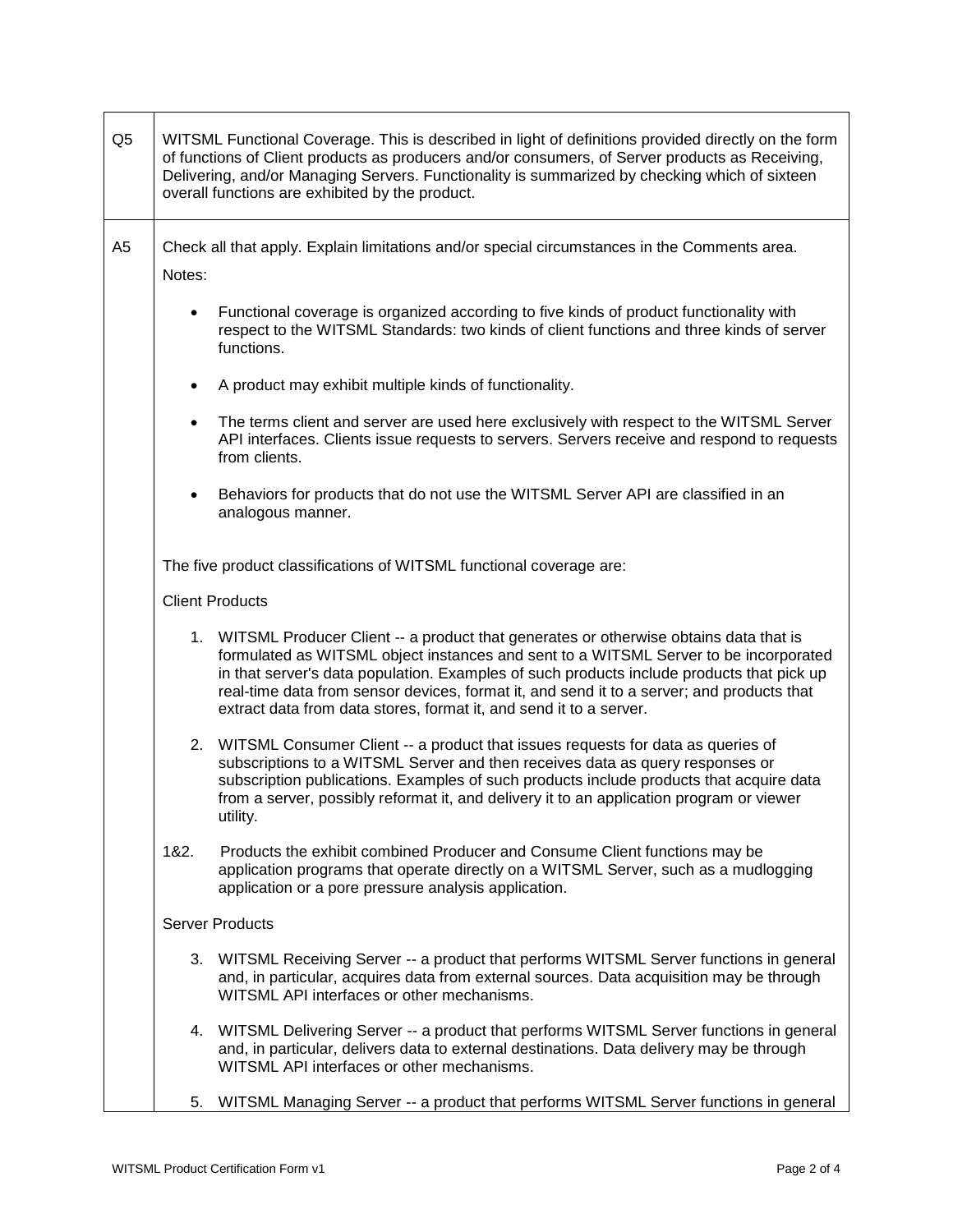|          | and, in particular, supports requests from authorized client applications to augment<br>(extend), modify, or delete (part or all) WITSML object instances.                                                                                                                                  |
|----------|---------------------------------------------------------------------------------------------------------------------------------------------------------------------------------------------------------------------------------------------------------------------------------------------|
| 3&4.     | The general understanding and expectation is that a product characterized as a WITSML<br>Server supports both Receiving and Delivering Server functionality.                                                                                                                                |
|          | 3&4&5. The addition of Managing Server functionality allows a WITSML Server product to do<br>more than store and forward data, such as supporting data quality management client<br>applications that help ensure the integrity and quality of data content in a Server data<br>population. |
|          | <b>General Functions</b>                                                                                                                                                                                                                                                                    |
|          | 6. Virtually all products associated with the WITSML Standards will issue and/or process<br>WITSML Server General Functions to determine the capabilities and version of a server<br>product.                                                                                               |
|          | 1. WITSML Producer Client A product that (generates and) sends WITSML object instances to a<br>destination process:                                                                                                                                                                         |
|          | 1a [X ] Sends to a WITSML Server using AddToStore interface<br>1b [___] Otherwise                                                                                                                                                                                                           |
| process: | 2. WITSML Consumer Client A product that requests and receives WITSML data from a source                                                                                                                                                                                                    |
|          | 2a [X] Queries a WITSML Server using GetFromStore interface<br>2b [1611] Subscribes to a WITSML Server using Publish interface<br>2c [     Otherwise                                                                                                                                        |
|          | 3. WITSML Receiving Server A product that performs the WITSML Server interfaces and receives<br>data from source processes:                                                                                                                                                                 |
| 3c [     | 3a [X] Receives WITSML object instances via AddToStore interface<br>3b [100] Otherwise receives WITSML object instances<br>] Receives non-WITSML form data treated as if it were WITSML                                                                                                     |
|          | object instances or a virtual equivalent                                                                                                                                                                                                                                                    |
|          | 4. WITSML Delivering Server A product that performs the WITSML Server interfaces and delivers<br>data to destination processes:                                                                                                                                                             |
|          | 4a [X] Delivers WITSML data in response to queries via GetFromStore<br>interface                                                                                                                                                                                                            |
|          | 4b [100] Publishes WITSML data in response to subscriptions via the Publish interface<br>4c [ ] Otherwise delivers WITSML data<br>4d [___] Delivers non-WITSML form data derived from WITSML object<br>instances or a virtual equivalent                                                    |
|          | 5. WITSML Managing Server A product that performs the WITSML Server interfaces and<br>manages (augments, changes, deletes portions, or deletes entirely) WITSML object instances or a<br>virtual equivalent:                                                                                |